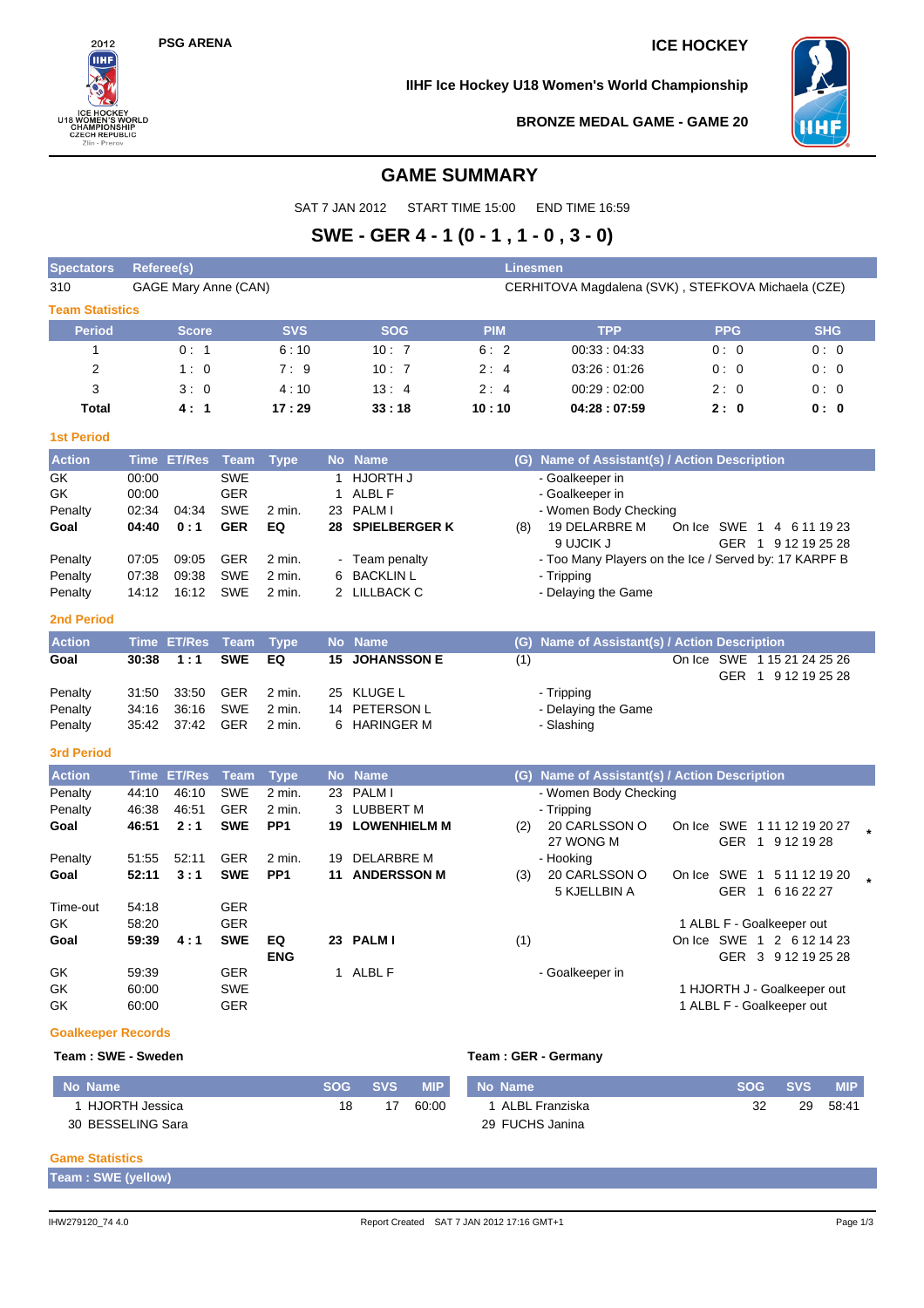



## **IIHF Ice Hockey U18 Women's World Championship**



## **BRONZE MEDAL GAME - GAME 20**

|                    | Head Coach: CEDERGREN Henrik |              |                |                |                |             |          |          |       |                |                | <b>Shots on Goal</b> |                        |             |
|--------------------|------------------------------|--------------|----------------|----------------|----------------|-------------|----------|----------|-------|----------------|----------------|----------------------|------------------------|-------------|
| <b>No Pos</b>      | <b>Name</b>                  | G            | A              | P              | <b>PIM</b>     | $FO+$       | FO-      | $FO+/-$  | FO%   |                | $\overline{2}$ | $\overline{3}$       | <b>TS</b><br><b>OT</b> | $+/-$       |
| 5 D                | <b>KJELLBIN Anna</b>         | 0            | 1              |                | 0              | 0           | 0        | 0        | 0.00  | $\mathbf{1}$   | $\overline{2}$ | 4                    | $\overline{7}$         | 0           |
| 11 F               | <b>ANDERSSON Matildah</b>    |              | $\Omega$       |                | 0              | $\Omega$    | 0        | 0        | 0.00  | $\overline{2}$ | $\mathbf{0}$   | $\overline{2}$       | $\overline{4}$         | $-1$        |
| 12 D               | <b>HEDIN Linnea</b>          | 0            | 0              | 0              | 0              | 0           | $\Omega$ | 0        | 0.00  | 0              | 1              |                      | $\overline{2}$         | $+1$        |
| 19 F               | LOWENHIELM Michelle +A       | 1            | $\Omega$       |                | $\Omega$       | 22          | 12       | 10       | 64.71 | $\overline{2}$ | $\overline{2}$ | $\overline{2}$       | 6                      | $-1$        |
| 20 F               | <b>CARLSSON Olivia</b>       | 0            | $\overline{2}$ | $\overline{2}$ | 0              | 0           | 0        | $\Omega$ | 0.00  | 0              | 1              |                      | $\overline{2}$         | $\mathbf 0$ |
| 2 D                | LILLBACK Cajsa +C            | 0            | 0              | 0              | 2              | 0           | 0        | 0        | 0.00  | 0              | $\mathbf 0$    | 0                    | 0                      | $+1$        |
| 6 D                | BACKLIN Lina +A              | 0            | $\Omega$       | $\Omega$       | 2              | 0           | 0        | $\Omega$ | 0.00  | $\Omega$       | 1              | $\Omega$             | 1                      | $\Omega$    |
| 14 F               | PETERSON Linn (BP)           | 0            | $\Omega$       | $\Omega$       | $\overline{2}$ | 4           | 4        | 0        | 50.00 | 2              | 0              |                      | 3                      | $+1$        |
| $\mathsf{F}$<br>18 | LINDBERG Amanda              | 0            | $\Omega$       | $\Omega$       | $\Omega$       | 6           | 8        | $-2$     | 42.86 | 0              | $\mathbf{0}$   | 0                    | $\Omega$               | 0           |
| 28 F               | <b>YUCEL Michelle</b>        | 0            | $\Omega$       | 0              | 0              | $\Omega$    | $\Omega$ | $\Omega$ | 0.00  | $\Omega$       | 1              | 0                    | 1                      | $\Omega$    |
| 3 D                | <b>EKSTROM Wilma</b>         | 0            | 0              | 0              | 0              | 0           | 0        | 0        | 0.00  | 0              | 0              | 0                    | 0                      | 0           |
| 15 F               | <b>JOHANSSON Elin</b>        |              | $\Omega$       |                | 0              | 0           | $\Omega$ | $\Omega$ | 0.00  | 1              | 1              | $\Omega$             | $\overline{2}$         | $+1$        |
| 24 F               | <b>LENNARTSSON Julia</b>     | $\Omega$     | $\Omega$       | 0              | $\Omega$       | 0           | 0        | 0        | 0.00  | 0              | 0              | 0                    | $\mathbf 0$            | $+1$        |
| 25 D               | <b>FRIDH Emily</b>           | 0            | $\Omega$       | 0              | 0              | 0           | $\Omega$ | $\Omega$ | 0.00  | 2              | $\mathbf 0$    | 0                    | $\overline{2}$         | $+1$        |
| 26 F               | <b>KULLER Sabina</b>         | $\mathbf{0}$ | $\mathbf 0$    | $\mathbf{0}$   | 0              | 5           | 5        | $\Omega$ | 50.00 | 0              | 0              | $\Omega$             | $\mathbf 0$            | $+1$        |
| 4 D                | <b>MARKSTROM Caroline</b>    | 0            | $\Omega$       | 0              | 0              | 0           | 0        | 0        | 0.00  | 0              | 0              | 0                    | 0                      | $-1$        |
| 21 D               | <b>ALASALMI Emmy</b>         | 0            | 0              | $\Omega$       | 0              | 0           | 0        | 0        | 0.00  | 0              | $\mathbf 0$    | $\Omega$             | 0                      | $+1$        |
| 22 F               | <b>EIDENSTEN Johanna</b>     | $\Omega$     | $\Omega$       | $\Omega$       | 0              | 0           | $\Omega$ | $\Omega$ | 0.00  | 0              | 0              | $\Omega$             | 0                      | $\mathbf 0$ |
| 23 F               | <b>PALM Isabell</b>          | 1            | 0              |                | 4              | $\mathbf 0$ | $\Omega$ | 0        | 0.00  | $\mathbf 0$    | 1              | $\overline{2}$       | 3                      | 0           |
| 27 F               | <b>WONG Malin</b>            | $\Omega$     | 1              |                | $\Omega$       | $\Omega$    | $\Omega$ | $\Omega$ | 0.00  | $\Omega$       | $\Omega$       | $\Omega$             | $\Omega$               | $\mathbf 0$ |
| 1 GK               | <b>HJORTH Jessica</b>        | 0            | $\Omega$       | 0              | 0              |             |          |          |       | 0              | 0              | 0                    | 0                      |             |
| 30 GK              | <b>BESSELING Sara</b>        | 0            | 0              | 0              | 0              |             |          |          |       | 0              | $\mathbf 0$    | 0                    | 0                      |             |
| Total              |                              | 4            | 4              | 8              | 10             | 37          | 29       | 8        | 56.06 | 10             | 10             | 13                   | 33                     |             |

| Team : GER (black) |                                   |   |              |          |                |             |          |          |       |                |                |                      |                        |             |
|--------------------|-----------------------------------|---|--------------|----------|----------------|-------------|----------|----------|-------|----------------|----------------|----------------------|------------------------|-------------|
|                    | <b>Head Coach: BECKER Maritta</b> |   |              |          |                |             |          |          |       |                |                | <b>Shots on Goal</b> |                        |             |
| <b>No Pos</b>      | <b>Name</b>                       | G | A            | P        | <b>PIM</b>     | $FO+$       | FO-      | $FO+/-$  | FO%   | 1              | $\overline{2}$ | 3 <sup>2</sup>       | <b>OT</b><br><b>TS</b> | $+/-$       |
| 9 D                | <b>UJCIK Jessica</b>              | 0 |              | 1        | 0              | 0           | 0        | 0        | 0.00  | 1              | 1              | 0                    | 2                      | $-1$        |
| 12 D               | FIEGERT Anna-Maria +C             | 0 | 0            | 0        | 0              | 0           | $\Omega$ | 0        | 0.00  | 0              |                |                      | 2                      | $-1$        |
| 19 F               | DELARBRE Marie +A                 | 0 |              | 1        | 2              | 8           | 6        | 2        | 57.14 | 1              | 3              | $\overline{2}$       | 6                      | $-1$        |
| $\mathsf{F}$<br>25 | KLUGE Laura (BP)                  | 0 | $\Omega$     | $\Omega$ | 2              | 10          | 14       | $-4$     | 41.67 | 0              | $\Omega$       | $\Omega$             | 0                      | $-1$        |
| 28 F               | SPIELBERGER Kerstin               |   | $\Omega$     | 1        | $\Omega$       | $\mathbf 0$ | $\Omega$ | $\Omega$ | 0.00  | $\overline{2}$ | 1              |                      | 4                      | $-1$        |
| 4 D                | <b>WAGNER Theresa</b>             | 0 | 0            | 0        | 0              | 0           | 0        | 0        | 0.00  | 0              | 0              | 0                    | 0                      | 0           |
| F<br>6             | <b>HARINGER Melanie</b>           | 0 | 0            | 0        | $\overline{2}$ | 7           | 12       | $-5$     | 36.84 | 1              | 1              | 0                    | $\overline{2}$         | $\mathbf 0$ |
| $\mathsf{F}$<br>11 | <b>SEITZ Julia</b>                | 0 | $\Omega$     | $\Omega$ | $\Omega$       | 0           | $\Omega$ | 0        | 0.00  | 1              | 0              | $\Omega$             | 1                      | $\mathbf 0$ |
| $\mathsf{F}$<br>16 | <b>ENGEL Katja-Lisa</b>           | 0 | 0            | 0        | 0              | 0           | 2        | $-2$     | 0.00  | 0              | 0              | 0                    | 0                      | $\mathbf 0$ |
| $\mathsf{D}$<br>21 | <b>FRITZ Theresa</b>              | 0 | $\Omega$     | $\Omega$ | 0              | $\Omega$    | $\Omega$ | $\Omega$ | 0.00  | $\Omega$       | $\Omega$       | $\Omega$             | $\Omega$               | $\mathbf 0$ |
| 3 F                | <b>LUBBERT Michelle</b>           | 0 | 0            | 0        | 2              | 4           | 3        | 1        | 57.14 | 0              | 0              | 0                    | 0                      | $-1$        |
| 17 F               | <b>KARPF Bernadette</b>           | 0 | $\Omega$     | $\Omega$ | 0              | 0           | 0        | $\Omega$ | 0.00  | 0              | $\mathbf 0$    | $\Omega$             | 0                      | $\mathbf 0$ |
| $\mathsf{F}$<br>20 | <b>SCHMID Marie-Kristin</b>       | 0 | $\Omega$     | 0        | $\Omega$       | 0           | 0        | $\Omega$ | 0.00  | 0              | 0              | 0                    | 0                      | $\mathbf 0$ |
| 22<br>D            | REIMANN Dana +A                   | 0 | $\Omega$     | 0        | 0              | 0           | 0        | $\Omega$ | 0.00  | 1              | 0              | $\Omega$             | 1                      | $\mathbf 0$ |
| 27 D               | <b>SCHEUERLEIN Muriel</b>         | 0 | 0            | $\Omega$ | $\Omega$       | $\mathbf 0$ | $\Omega$ | $\Omega$ | 0.00  | 0              | 0              | $\Omega$             | 0                      | $\mathbf 0$ |
| 2 D                | <b>BARTSCH Anne</b>               | 0 | 0            | 0        | 0              | 0           | 0        | 0        | 0.00  | 0              | 0              | 0                    | 0                      | 0           |
| 8 F                | <b>BAUER Leonie</b>               | 0 | 0            | 0        | 0              | 0           | 0        | 0        | 0.00  | 0              | $\mathbf 0$    | 0                    | 0                      | 0           |
| 13 D               | VOOG Ann-Kathrin                  | 0 | $\Omega$     | 0        | $\Omega$       | 0           | $\Omega$ | $\Omega$ | 0.00  | 0              | 0              | $\Omega$             | 0                      | $\pmb{0}$   |
| 14 F               | <b>GASDE Vanessa</b>              | 0 | 0            | 0        | 0              | 0           | 0        | 0        | 0.00  | 0              | 0              | 0                    | 0                      | $\mathbf 0$ |
| 15 F               | <b>SWIKULL Larissa</b>            | 0 | $\Omega$     | $\Omega$ | 0              | $\mathbf 0$ | $\Omega$ | $\Omega$ | 0.00  | $\Omega$       | $\Omega$       | $\Omega$             | $\Omega$               | $\mathbf 0$ |
| GK<br>$\mathbf 1$  | <b>ALBL Franziska</b>             | 0 | 0            | 0        | 0              |             |          |          |       | 0              | 0              | 0                    | 0                      |             |
| 29 GK              | <b>FUCHS Janina</b>               | 0 | 0            | 0        | 0              |             |          |          |       | 0              | 0              | 0                    | 0                      |             |
| <b>Total</b>       |                                   | 1 | $\mathbf{2}$ | 3        | 8              | 29          | 37       | -8       | 43.94 | 7              | 7              | 4                    | 18                     |             |